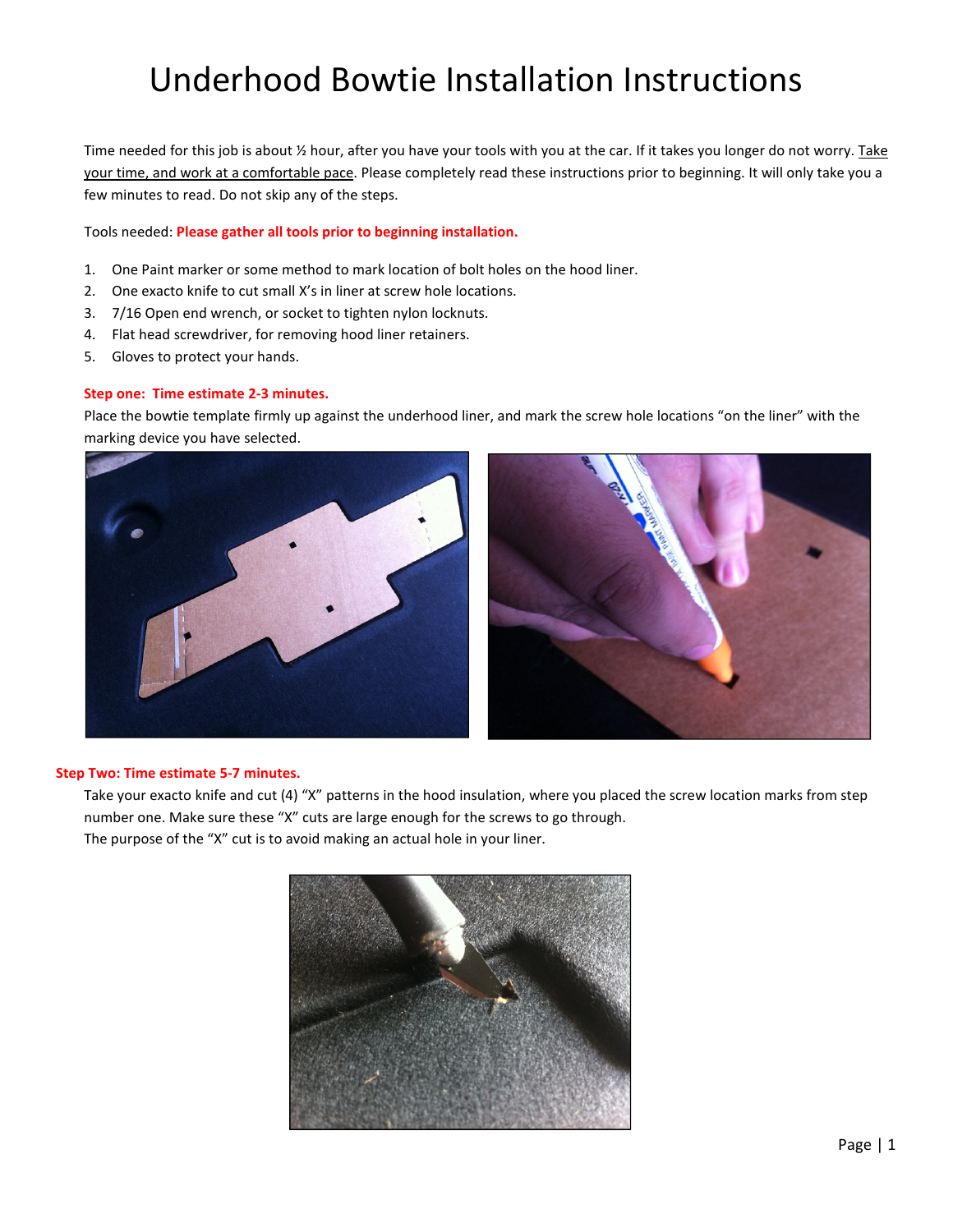# Underhood Bowtie Installation Instructions

#### Step Three: Time estimtate 10 minutes.

Remove the (8) eight hood liner retainers from the hood liner. You will get better results by removing it completely. Using the screwdriver, only loosen the retainers. Then use your finger to grasp the retainer, and slowly, but firmly pull it out. Do not bend the retainers; pull them out in a straight motion. They will be reused, when you are finished.





#### Step Four: Time estimate 10 minutes.

Gather together all of the hardware we supplied to you. 4 Nylon Lock Nuts: 4 Washers:

The assembly method is:

- 1. Place the screws through the holes on the front of the bowtie, and throught the "X's" in the liner.
- 2. Then place a washer first, and a nylon locknut last from the backside of the insulation, onto each screw.
- 3. Tighten up all the nuts until tight. Do not overtighten, because the washers can dig into the liner if you do.